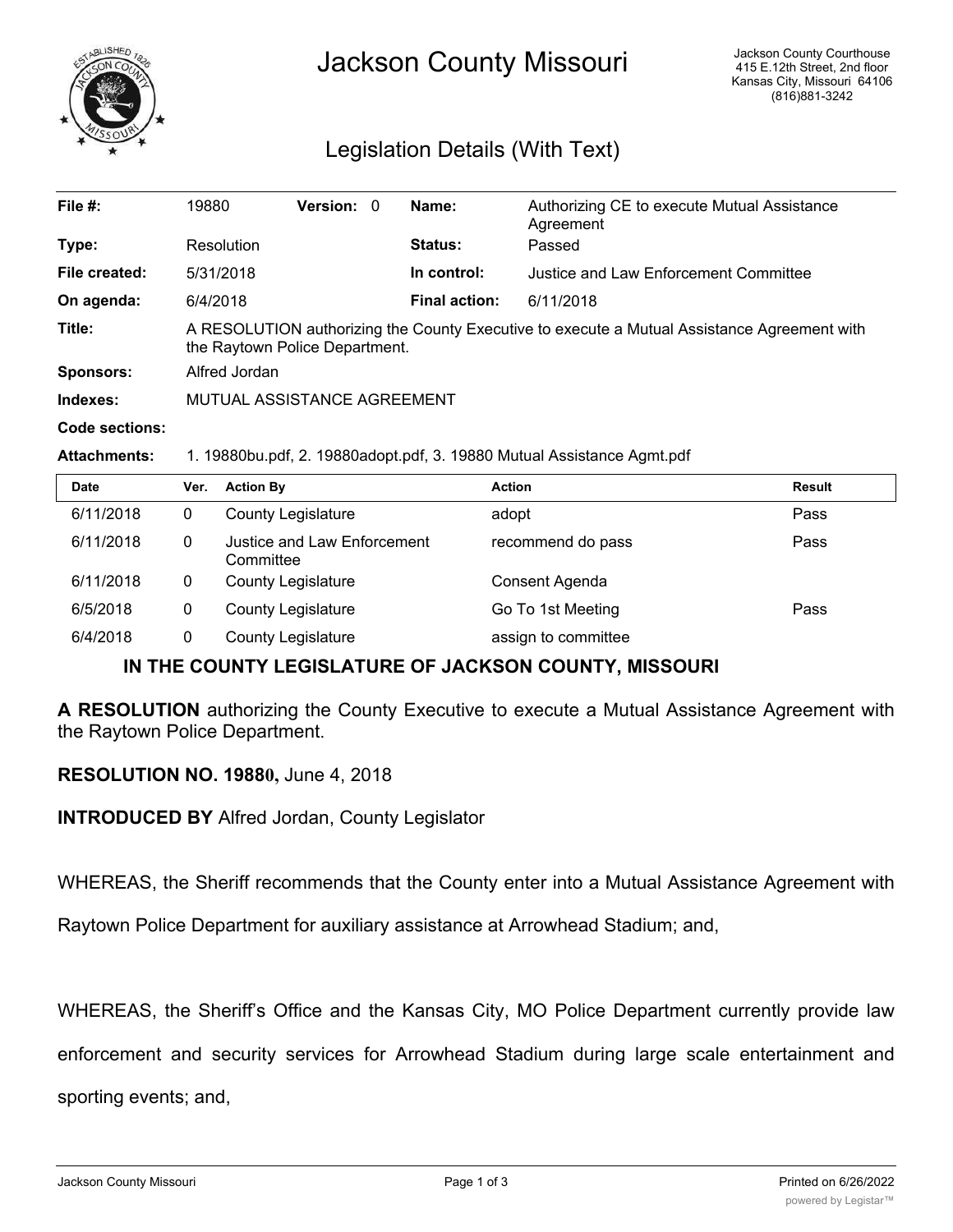WHEREAS, with heightened security concerns nationwide at large scale events and venues, the Kansas City Chiefs have requested additional personnel to increase security within the Truman Sports Complex; and,

WHEREAS, the Sheriff's Office and Kansas City Police Department require assistance to cover this need for increased security; and,

WHEREAS, the Sheriff's Office and the Raytown Police Department have negotiated the attached Mutual Assistance Agreement, which sets out the framework by which to implement this cooperative effort; and,

WHEREAS, the Agreement is authorized by section 70.815.2,RSMo; and,

WHEREAS, the execution of the Mutual Assistance Agreement is in the best interests of the health, welfare, and safety of the citizens of Jackson County; now therefore,

BE IT RESOLVED by the County Legislature of Jackson County, Missouri, that the County Executive be, and is hereby, authorized to execute the attached Mutual Assistance Agreement on behalf of the County.